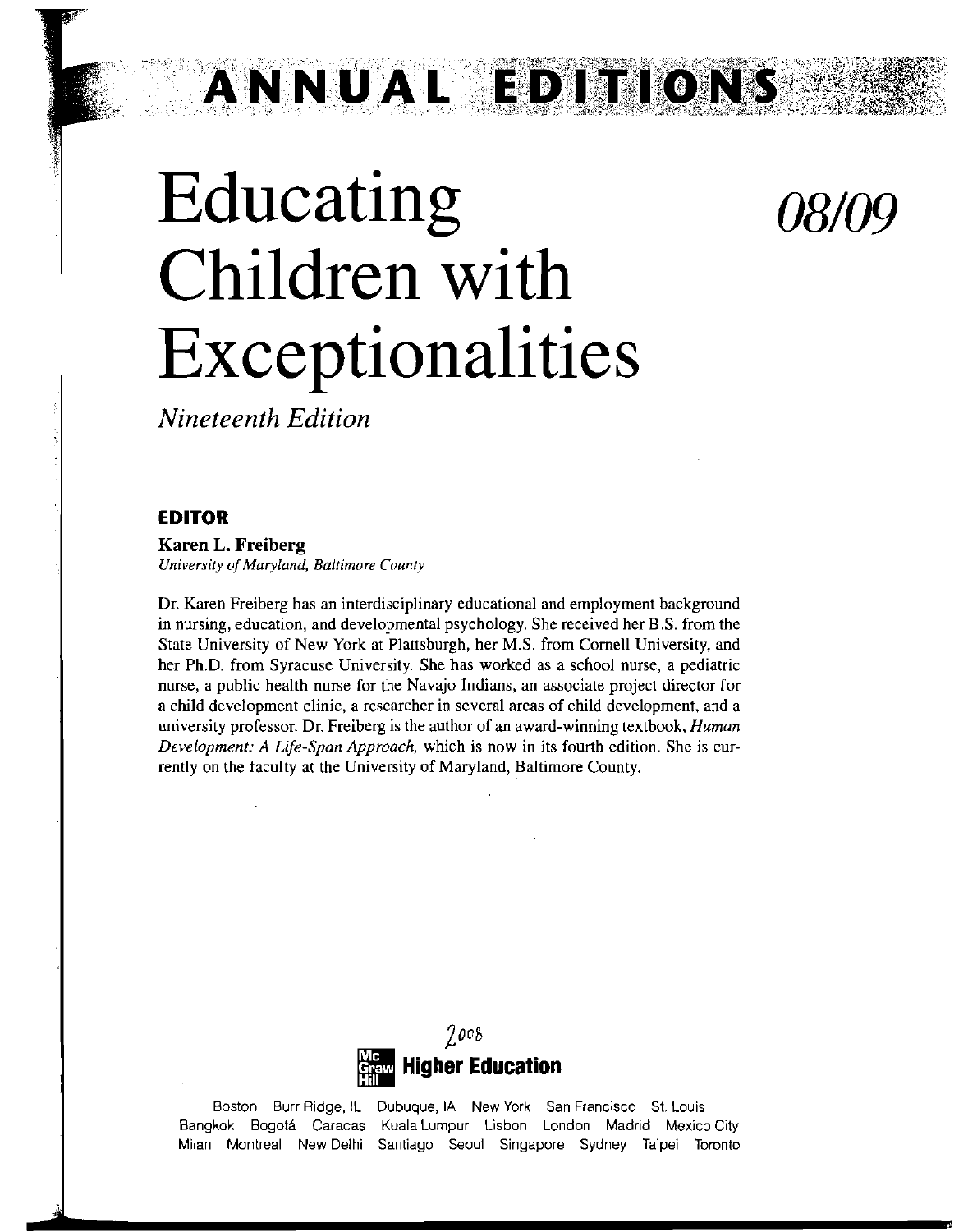## **1 Classroom Behavior Management**  *A Dozen Common Mistakes and What to Do Instead*

This article presents a dozen common classroom management mistakes that teachers make, followed by suggestions as to what we should do instead. The mistakes presented are committed frequently at many grade levels and in all types of learning environments. The recommended suggestions are relatively easy to implement and useful for all types of learners.

#### PATRICIA M. BARBETTA, KATHLEEN LEONG NORONA, AND DAVID F. BICARD

ne of our primary responsibilities as teachers is to of seat). Defining misbehavior by how it looks only pro-<br>help our students learn. It is difficult for learning to vides us with an incomplete picture of the behavior; it we **are** challenged daily to create and maintain a positive, pro- behavior-change efforts. For example, a student who is off ductive classroom atmosphere conducive to learning. On any task is a common classroom problem. If two of our students given day, this can be quite a challenge. In our attempts to face are off task regularly, they may or ma given day, this can be quite a challenge. In our attempts to face this challenge, we find ourselves making common classroom the same reason. If they are off task for different reasons, behavior management mistakes. This article is designed to our approaches to change their behaviors may need to differ.<br>presents some of these common mistakes followed by sugges-<br>Actually, a strategy that will eliminate the presents some of these common mistakes followed by suggestions as to what we should do instead. The mistakes presented ior of one student might worsen the off-task behavior of the are committed frequently, at many grade levels and in all types other. Defining amisbehavior by how it looks tells us nothing of learning environments. Each suggestion is relatively easy to about why it occurred and often doesn't help in our behaviorimplement and useful for all types of learners. change efforts. Just because two behaviors look the same,

We have based our suggestions on several assumptions and doesn't mean they are the same. beliefs. First and foremost, teachers have considerable influence over student behavior. This is particularly true if inter-**Instead: Define Misbehavior**<br>
ventions begin early and are supported at home. Next, most **hulte Eunction** ventions begin early and are supported at home. Next, most<br>student misbehaviors are learned and occur for a reason. It<br>is our job to determine those reasons and teach appropriate<br>the set ourselves "What we the function of Is our job to determine those reasons and teach appropriate to ask ourselves, "What was the function of this misbehavior?"<br>behaviors to replace those misbehaviors. We believe that pre-<br> $Q_n$  mans simply "What did the studen behaviors to replace those misbehaviors. We believe that pre-<br>vention is the most effective form of behavior management.<br>having? Thank our students' misbehaviors appear to occur That is, the most efficient way to eliminate misbehaviors is<br>to prevent their occurrence or escalation from the beginning.<br>The second Altheurh serve a purpose, otherwise they would to prevent their occurrence or escalation from the beginning.<br>Using a proactive approach also allows us to focus more on arrangial process (a a hyperactivity) most mishabaviors function Using a proacuve approach also allows us to locus more on<br>teaching appropriate behaviors rather than eliminating nega-<br>tive behaviors. Our experience tells us that management sys-<br>tems should be flexible enough to meet th our classrooms. Finally, students, parents, and other profes-<br>demands). For example, the two off-task students mentioned

## **Mistake #1: Defining Misbehavior** ment was too difficult. For the attention-seeking student, we<br>could ignore his or her off-task behavior and only give him

it by only how it looks (e.g., calling out. hitting. getting out ment (e.g., fewer problems to solve, clearer directions) might

help our students learn. It is difficult for learning to vides us with an incomplete picture of the behavior; it tells take place in chaotic environments. Subsequently, us little about why it occurred and doesn't help much in our

and a special state of the company of the company of the

havior?" Though our students' misbehaviors appear to occur sionals can be effective partners in behavior management.<br>previously—one student might be off task to get our attention, whereas the other might be off task because his or her assign**by How It Looks by How It Looks by How It Looks our attention when he** is behaving appropriately. For the aca-When attempting to change misbehavior, we often describe demically frustrated student, a change in his or her assign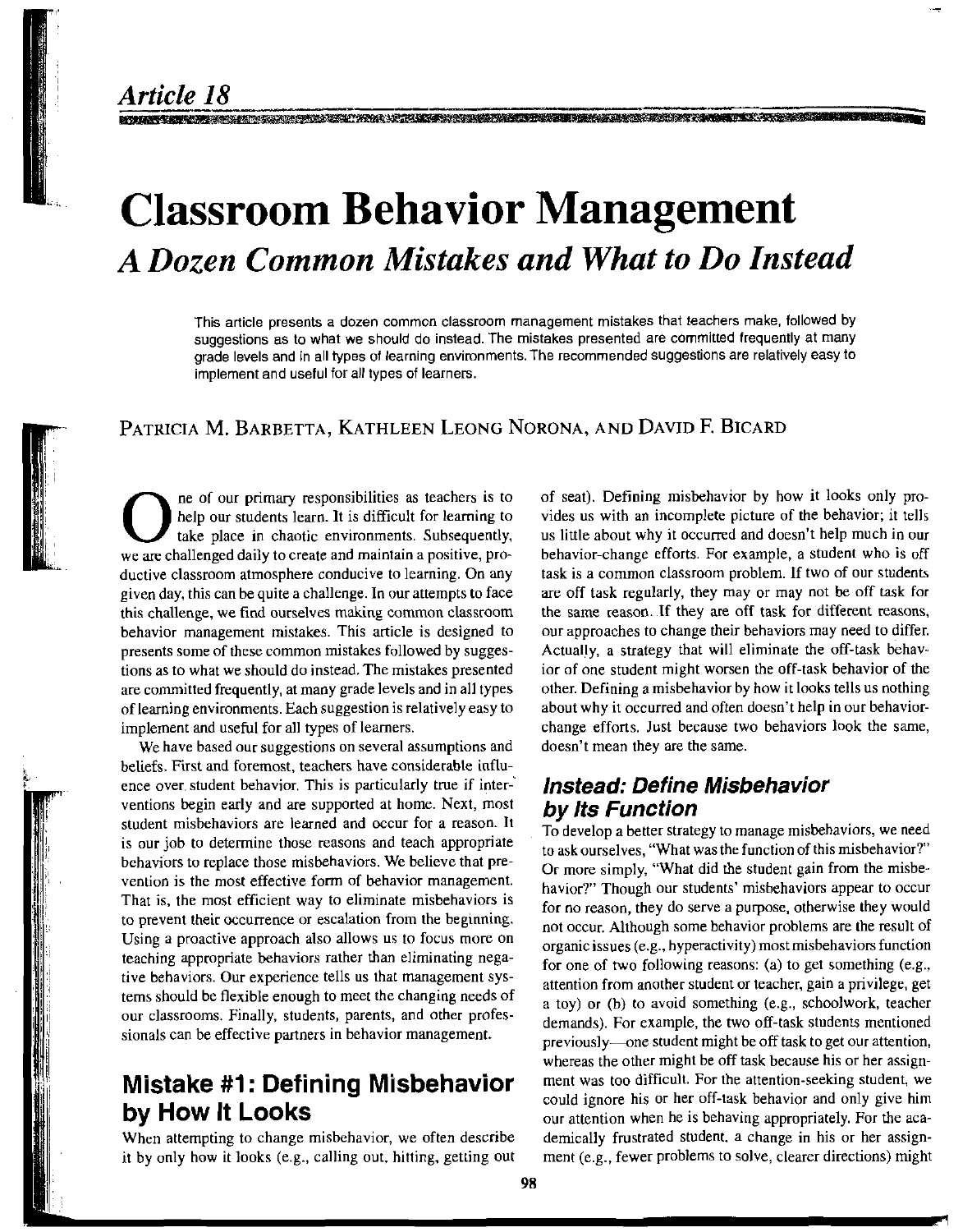eliminate the off-task behaviors. Clearly, these misbehaviors Many times, an ABC analysis is all that is needed to deter-<br>serve dissimilar functions and need to be solved differently. mine a functional assessment. For comp

「大学の大学のおいて、そのことをするので、そのことの

反映

dents, "Why did you do that?" First, many times our students research shows that behavior-change programs designed from will not know the reasons why they misbehaved. Second, we will process tend to be more effective than those begun without the reasons why they misbehaved. Second, we have been the comprehensive information provided by this often will not like their answers. For example, if Victor is the comprehensive information provided by this assessment playing at his desk during our lesson and we ask him why, he (Kamps, 2002). For additional information on conducting a<br>functional assessment, we recommend visiting the Center for  $_{\text{max}}$  very well say, "Because this lesson is so boring." We are not likely to be pleased with that response.

#### **Instead: Assess the Behavior Directly to Determine Its Function**

The function of a behavior is the purpose it serves the student (i.e., what the student gets from it). As stated previously, most misbehaviors serve a getting or an avoiding function. To delermine a behavior's function, we need to study what is happening in the classroom before and after it occurs. This information-gathering procedure is called a *functional assessment.* An Antecedent-Behavior-Consequence (ABC) chart can be used as a functional assessment tool. An ABC chart has three columns on which we record the behavior and what happened before and after it. The standard way to make this chart is to separate a sheet of paper into three columns and label the first *Antecedent,* the second *Behavioc* and the third *Consequence.* When the misbehavior occurs, it is written down in the behavior column, then the observer records what happened immediately before (recorded in the antecedent column) and after its occurrence (recorded in the consequence column). To make data collection simpler, a modified ABC chart can be used that contains several predetermined categories of teacher or peer antecedent behavior, student responses, and consequential events (See Figure 1).

A functional assessment gives us a more complete picture of the misbehavior by including the environmental antecedents and consequences in its description (Alberto & Troutman, 2003). Once we determine the function of a misbehavior ("why" it occurs), we need to teach and reinforce an appropriate replacement behavior that serves the same function as the misbehavior. For instance, if a functional assessment reveals that Olivia teases her friends at recess because it is the only time that she gets their attention, we need to teach Olivia appropriate methods to get peer attention, such as sharing or asking to be invited to join in a game. A functional assessment might reveal that changes in our teaching methods are needed. For instance, if Ricardo tends to act out during math class, a change in how or what we are teaching may be in order. The problem might be that Ricardo is missing some prerequisite math skills. By reviewing those prerequisite math skills, we could reduce his frustrations and acting out, and maximize his learning.

mine a functional assessment. For complex behavior problems, a more detailed, multifaceted functional assessment **Mistake #2: Asking, "Why Did** may be needed. At those times, we should contact a behavior-<br> **You Do That?**" professional for a more thorough assessment. Conducting management specialist, school psychologist, or other trained professional for a more thorough assessment. Conducting a functional assessment can be time consuming. However, Although we are tempted, it is not a good idea to ask our stu-<br>research shows that behavior-change programs designed from Effective Collaboration and Practice Web site at http://cecp .air.org/fba/.

#### **Mistake #3: When an Approach Isn't Working, Try Harder**

When a management approach isn't working, our first tendency is to try harder. The problem is that we most often try harder negatively. We make loud, disapproving statements, increase negative consequences, or remove more privileges. This does not do anything to teach appropriate behavior. Instead, our increased negativity results in impaired studentteacher relationships and increases the likelihood of our students feeling defeated.

#### **Instead: Try Another Way**

When an approach is not working. instead of trying harder, we should try another way. Some examples include verbal redirecting, proximity control, reinforcing incompatible behaviors, changing the academic tasks and providing additional cues or prompts. These approaches are more effective, simpler to use, and create a more positive classroom climate than trying harder. If two of our students, Danny and Sara, are talk- .ing in class, instead of reprimanding them, we could walk in their direction (use proximity control), make eye contact, and provide a nonverbal cue to get on task. This approach allows Danny and Sara to save face with their peers and promotes teacher respect.

Instead of increasing negative consequences, we should increase the frequency of contingent praiseforappropriate student behavior. Teacher praise is easy to deliver and is one of the most powerful tools available to us. In fact, praise (or some type of reinforcement) should be included in all approaches to behavior change. For example, when Jamal is off task, instead of reprimanding, we should find another student who is ontask and praise that student. This will reinforce the on task student and has the added benefit of notifying Jamal of his misbehavior, without singling him out. When using praise, we should remember that it is effective when it is provided immediately (minimally before the next opportunity to perform the behavior again), specifically (by identifying the behavior as we praise), and frequently.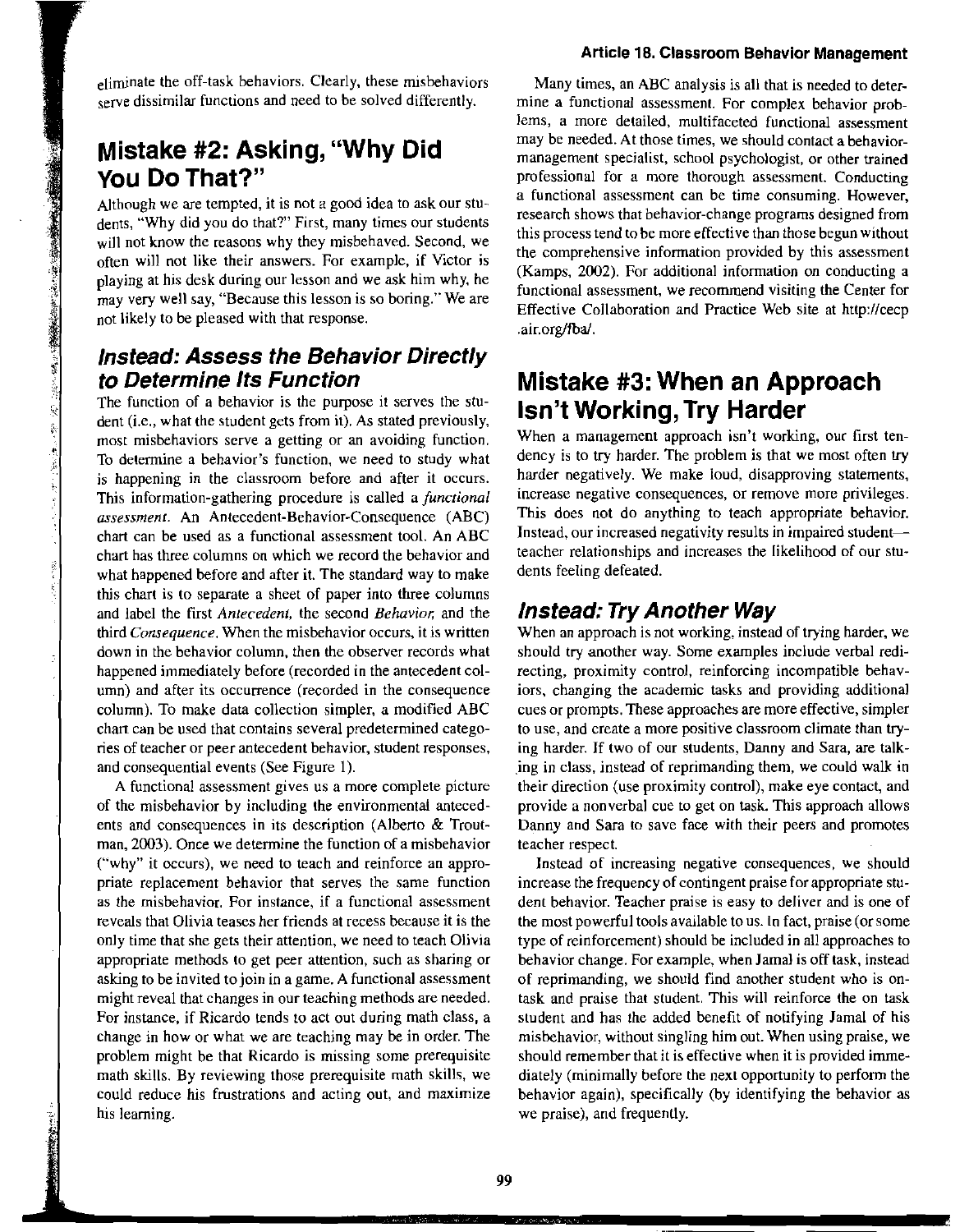| What Happened Before?                                                           | Behavior                       | What Happened After?     |
|---------------------------------------------------------------------------------|--------------------------------|--------------------------|
| - Academic Task requested                                                       | $\equiv$ 1. Talk-outs in class | Get/obtain               |
| - Academic task too easy                                                        | $\_\_2$ . Noncompliance        | _Adult attention         |
| - Academic task too hard                                                        | $\equiv$ 3. Verbal aggression  | __ Desired activity/item |
| $\equiv$ Academic task unmotivating                                             | - 4. Inappropriate language    | $\equiv$ Peer attention  |
| -Academic task long                                                             | $=$ 5. Disruptive              |                          |
| -Academic task unclear                                                          | $-6$ . Not completing work     | Avoid/escape             |
| Teacher reprimand                                                               | $-7.$ Fidgeting                | - Academic task          |
| -Asked to go somewhere                                                          |                                |                          |
| $=$ Peer teasing                                                                |                                | - Teacher correction     |
| _Peer encouragement                                                             |                                | $\equiv$ Classroom       |
|                                                                                 |                                | - Peer social contact    |
| Other: $\frac{1}{\sqrt{1-\frac{1}{2}} \cdot \frac{1}{2}}$                       |                                |                          |
| the contract of the contract of the contract of the contract of the contract of |                                | Other: $\sqrt{ }$        |

Note. This is only a partial functional assessment form. The complete form would include several opportunities to record ARC assessments.

**Figure 1** Antecedent-Behavior-Consequence (ABC) functional assessment form

severe emotional and behavioral problems, often need the on student behavior. most reinforcement, yet they often receive the least. Descriptive research of classrooms for children with behavior disorders shows low praise rates of only 1.2 to 4.5 times per hour (Gable, Hendrickson, Young, Shores, & Stowitschek, 1983; Shores el al., 1993; Van Acker, Grant, & Henry, 1996; Wehby, Symons, & Shores, 1995). This trend needs to be changed.

Finally, when we find ourselves making more stop than start requests, we need to reverse our behavior. For example, instead of asking Sam to stop talking, ask him to work on his assignment. When he complies, provide praise. For excellent resources on practical, positive classroom management techniques, see Rhode, Jenson, and Reavis (1992) and Kerr and Nelson (2002) in the appendix.

### **Mistake #4: Violating the Principles of Good Classroom Rules**

Classroom rules play a vital role in effective classroom management. However, rules alone exert little influence over student behavior. Too often, rules are posted at the beginning of the year, briefly reviewed once, and then attended to

Our most challenging students, such as students with minimally. When this is the case, they have little to no effect

#### **Instead: Follow the Guidelines for Classroom Rules**

There are several rules for rule setting that, when followed, help create orderly, productive classrooms that teach appropriate social skills along with the academic curriculum. To be more effective, our classrooms should have four-to-six rules that could govern most classroom situations. Too many rules can make it difficult for students to comply and for teachers to enforce. Along with other professionals (e.g.. Gathercoal, 1997; Paine, Radicchi, Rosellini, Deutchman, & Darch, 1983), we see benefits to students actively participating in rule setting. When students play an active role. they begin to learn the rules, and they are more inclined to have rule ownership. The rules become their rules, not our rules. To include students, conduct several short rule-setting meetings the first few days of school. For these meetings to be effective. we need to share with our students the rule-making guidelines (e.g., the rules need to be stated positively, they have to be observable and measurable, consequences need to be realistic). With guidelines in place, students often select rules similar to the ones we would have selected. Without guidelines, students are inclined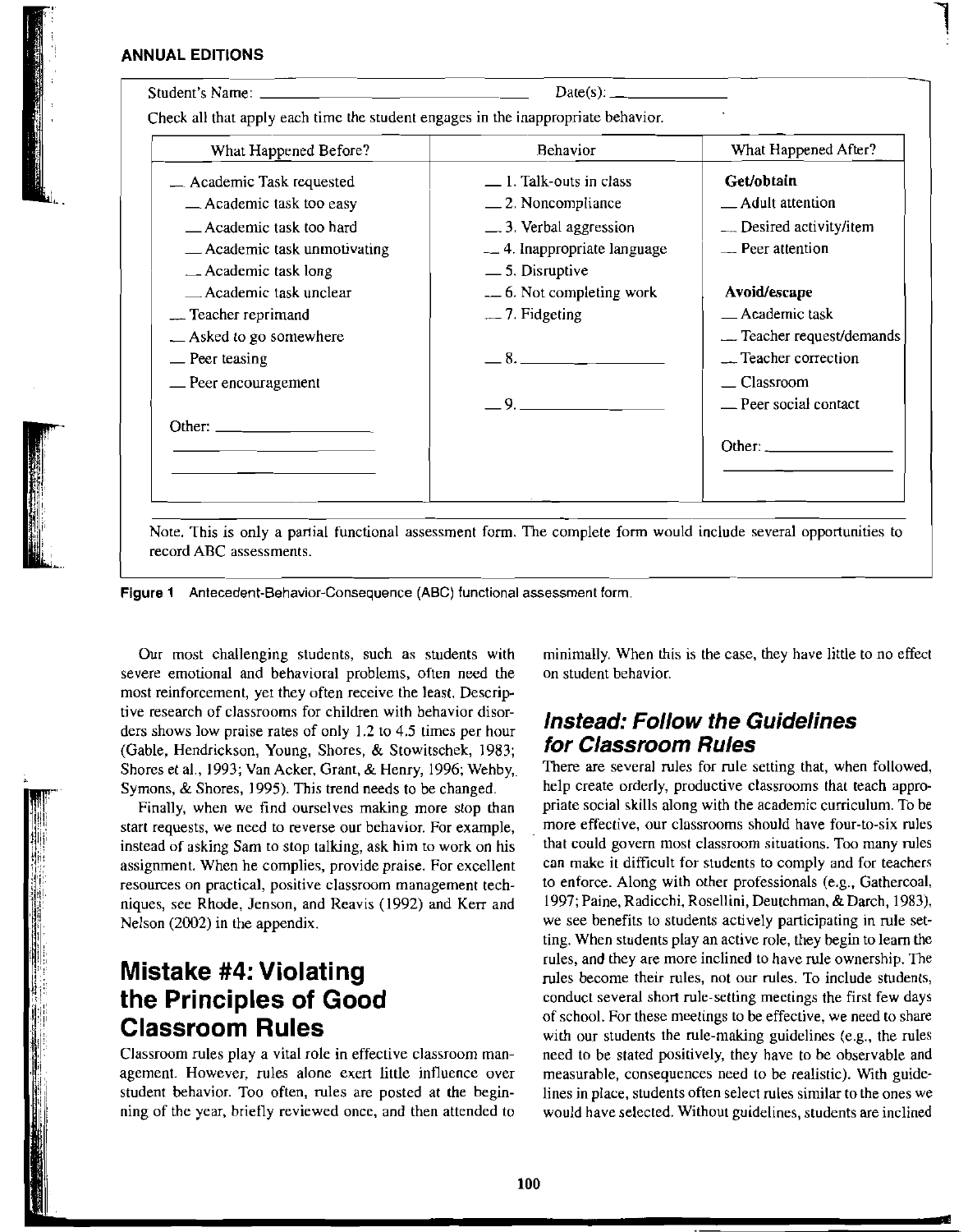to make too many rules, make rules that are too stringent, and make those that are not specific enough.

Classroom rules should be simple, specific, clear, and measurable. The degree of rule simplicity depends on the age and ability levels of our students. For younger students, we may want to include pictures in the rule posters. Rules are specific when they are clear and unambiguous. For example, the rule "bring hooks, paper, and pencils to class" is much clearer than the rule "be ready to learn." Clearly stated rules are easily observed and measured. The classroom rules should he posted.

Another characteristic of effective rules is that they are stated positively. Positively stated rules are "do" rules. Do rules provide information as to how to behave and set the occasion for teacher praise. An example is "Raise your hand for permission to talk." Conversely, negatively stated rules or "don't" rules tell students what not to do and encourage us to attend to student rule breaking. An example of a don't rule is "Don't call out."

Some teachers develop subrules that correspond with each of the major classroom ruIes. For example, a classroom rule might be, "Follow classroom expectations." One of the corresponding subrules for line behavior could be "Keep your hands and feet to yourself." Once the subrules are set, we need to teach or role play appropriate behavior by having mini-lessons (3-5 minutes) several times a day for the first few weeks of school. Some teachers continue to review suhrules prior to each activity or periodically, depending on their students' needs. **A** simple, quick way to review is to have a student volunteer to read the posted subrules prior to each major activity.

We consistently need to carry out the consequences and noncompliance of our classroom rules or they will mean very little. If our students follow the rules for group work at the learning center, we should verbally praise them and provide additional reinforcement as needed (e.g., stickers, extra free time). On the other hand, if the classroom consequence for fighting with a peer is the loss of recess, then we must make certain that we follow through. We need to make clear the consequences for following and not following the rules (Babyak, Luze. & Kamps, 2000).

We often need reminders to praise our students throughout the school day. One way is to place a sign in the back of the room that says, "Have you praised your students lately?" Each time we notice the sign, we should praise a student or the group for following one of the classroom rules. Another way is to keep a running tally of our praise comments on an index card or on a card clipped to a string that hangs from our necks (similar to those used with many school identification cards).

To summarize, the guidelines for classroom rules include the following: (a) develop 4-6 measurable, observable, positive classroom rules and include students in rule development; (h) teach the rules and subrules directly; (c) post the rules and review them frequently; and, (d) be sure to carry out the consequences for rule compliance and noncompliance.

### **Mistake #5: Treating All Misbehaviors as "Won't Dos"**

When students misbehave, it often seems as though it is exclusively a motivational issue. At times, this is true. On those occasions, we need to increase the reinforcement for appropriate behavior and eliminate it for inappropriate behavior. However, several misbehaviors are due to a lack of appropriate skills not a lack of motivation. We call these behaviors "can't dos."

#### **Instead: Treat Some Behaviors as Can't Dos**

Can't dos occur because of lack of skills not lack of motivation or reinforcement. We should deal with can'l do misbehaviors the same way that we deal with student's academic mistakes. When students make repeated errors during our lessons, we make changes in how we teach (e.g., provide more examples, allow students to practice more), and provide more intensive instruction. Our improved lessons make us more proactive teachers, decreasing the likelihood of chronic, academic errors being repeated. This preventative approach is referred to as precorrection (Colvin. Sugai, & Patching, 1993). In contrast, when students chronically misbehave, we are more inclined to remain reactive, provide only correction procedures (simply tell them that they are misbehaving), and increase the intensity of our negative consequences. We would be more effective in solving chronic misbehaviors if we moved into the precorrective mode.

The following are seven major precorrection steps:

- Step 1. Identify the context and the predictable behavior (where and when the misbehavior occurs);
- Step 2. Specify expected behavior (what we want instead); Step **3.** Systematically modify the context (e.g.. changes
- in instruction, tasks, schedules, seating arrangements);
- Step 4. Conduct behavior rehearsals (have students practice the appropriate behavior);
- Step 5. Provide strong reinforcement such as frequent and immediate teacher praise;
- Step 6. Prompt expected hehaviors; and
- Step 7. Monitor the plan (collect data on student performance).

Let's apply this step to a traditional classroom behavior problem--calling out during teacher-led instruction. The misbehavior occurs during guided instruction (Step I). The behavior that we want instead is for our students to raise their hands and wait to be called on (Step 2). To accomplish this goal, we could verbally remind our students to raise their hands prior to each question and no longer respond to our students' call outs. Also, we could model hand-raising as we ask the question to prompt students todo the same (Steps 3 and 6). Before our teacher-led lessons, we could have a short review of the rules for appropriate hand-raising (Step 4). When our students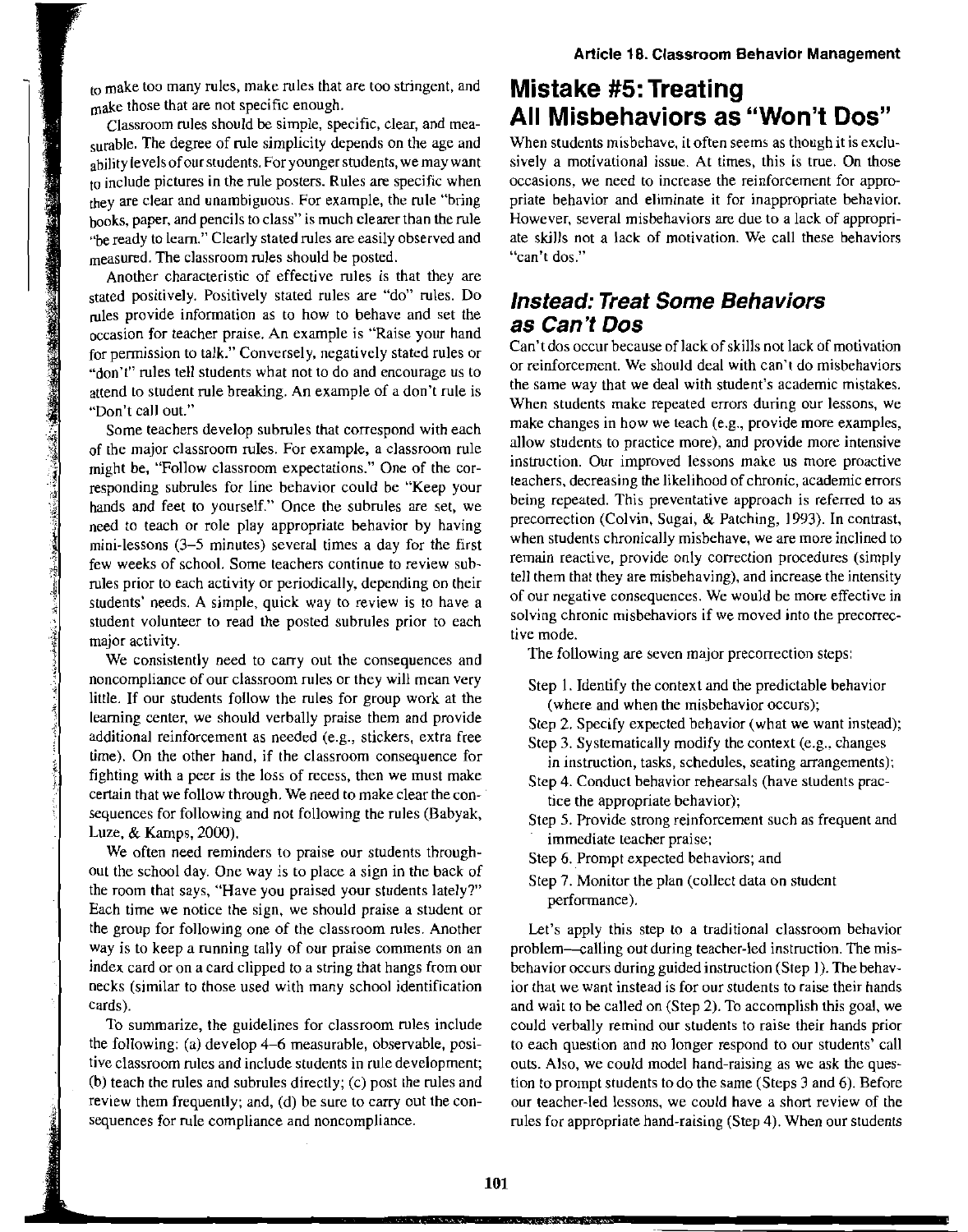raise their hands appropriately, we should praise immediately and frequently and perhaps give them bonus points on the classroom management system (Step 5). Finally, to determine if our plan is effective, we should tally how often students appropriately raise their hands (Step 7).

Although initially more time consuming, prccorrection procedures allow us to be more proactive than reactive and to reduce or eliminate behavior problems before they become well established. This, in turn, increases the amount of time that we have to reinforce appropriate behavior.

#### **Mistake #6: Lack of Planning for Transition Time**

When planning our teaching day, planning for transitions often gets overlooked. Yet, a significant amount of class time is spent transitioning from one subject to another or from one place to another. Without proper planning, transitioning can he one of the most frustrating times of the day for teachers. These times seem to invite behavior problems. Why? At times students are not ready for the transition. Inconsistent expectations cause transition problems. Furthermore, because we are often transitioning with the students, our attention is diverted away from them. making transitions longer and inviting even more misbehavior.

#### **Instead: Appropriately Plan for Transition Time**

Successful transitioning requires just as much planning as effective academic instruction, but thc time is worth it. When transitions are done quickly and quietly, it allows lessons to start on time and can set a positive tone for the lesson, whereas unplanned, poorly done transitions can waste valuable time and cause negative student-teacher interactions.

Transition problemscan be reduced significantly by following a few practical procedures. First, it is best that our transi-. tion expectations are consistent, meaning the same rules apply for each type of transition. Consistency begins by developing transition rules with our students (e.g., quietly put materials away, keep your hands and feet to yourself.)

Once we have developed our transition rules. we should teach them to our students. We can do this by having brief lessons at the beginning of the school year followed by frequent reviews. It is a good idea to post the transition rules. and have a student volunteer to read them before transitioning. We should consistently provide readiness signals or cues for pending transitions. We can do this by letting our students know that in 5 minutes the next activity will begin and that it is time to finish the task at hand. We need to follow that statement by praising students as we see them finishing their tasks. It is important not to move to the next step of the transitioning process until everyone has followed the previous steps. For example, if we ask our students to return to their seats and get out their math books, everyone needs to have followed those directions before we begin our math lesson. For groups that

have a difficult time switching gears, such as many students with learning disabilities or behavior disorders, providing a 30-second group silence at their seats prior to beginning  $t_{ba}$ next activity promotes calmness before moving on. This is particularly useful when students are returning from a highly stimulating activity, such as physical education.

Many students respond positively to transition timing games. To do this, first set a time goal (e.g.. everyone should be in line within 20 seconds). Using a stopwatch, time their transition and then praise individual students or the group for meeting the goal. When transitions involve leaving the classroom, prior to leaving, we should have our students take out the materials for the lesson that is going to be condueted on their return. This will facilitate getting started when they return to the classroom.

Our role as teachers during transitions should be to monitor students' performance and to praise appropriate behavior. To do this, we must have our materials prepared ahead of time, When needed, we should use students or aides to gather mate. rials or equipment, allowing us to better attend to our students and provide praise.

#### **Mistake #7: lgnoring All or Nothing at All**

Ignoring can be a valuable tool in reducing misbehaviors when used with behavior-building strategies. However, it's difficult for many of us to determine which behaviors to ignore and which to give attention. We tend to take ignoring to extremes by ignoring almost all misbehaviors or none at all. Neither approach is effective.

#### **Instead: Ignore Wisely**

First, not all behaviors should be ignored. We should only ignore the behaviors motivated for our attention. For example, if Larry is playing his favorite computer game instead of doing math, ignoring him will not work because his behavior is not motivated by our attention. His motivation is playing on the computer. However, when behaviors are attention seeking we need to ignore continuously (every single time). As soon as we begin to ignore our student's misbehavior, he or she will seek itelsewhere, most likely from peers. It can be difficult for peers to ignore misbehaviors.Therefore, ignoring misbehaviur should be a classroom rule that receives powerful reinforcemcnt. Also, we need to plan for the misbehavior to get worse (happen more often and more intensely) before it improves-When this happens, we must eontinue to ignore.

Ignoring must be used in combination with behaviorbuilding strategies, such as reinforcement of appropriate behaviors, teaching replacement behaviors, and reinforcing peers. lgnoring teaches students what not to do, but does not teach them what they should do instead. For example, a preschool student, Monica, has a tendency to tug at our clothing or yell to get our attention. In this scenario, we should ignore these misbehaviors. In addition, we need to teach Monica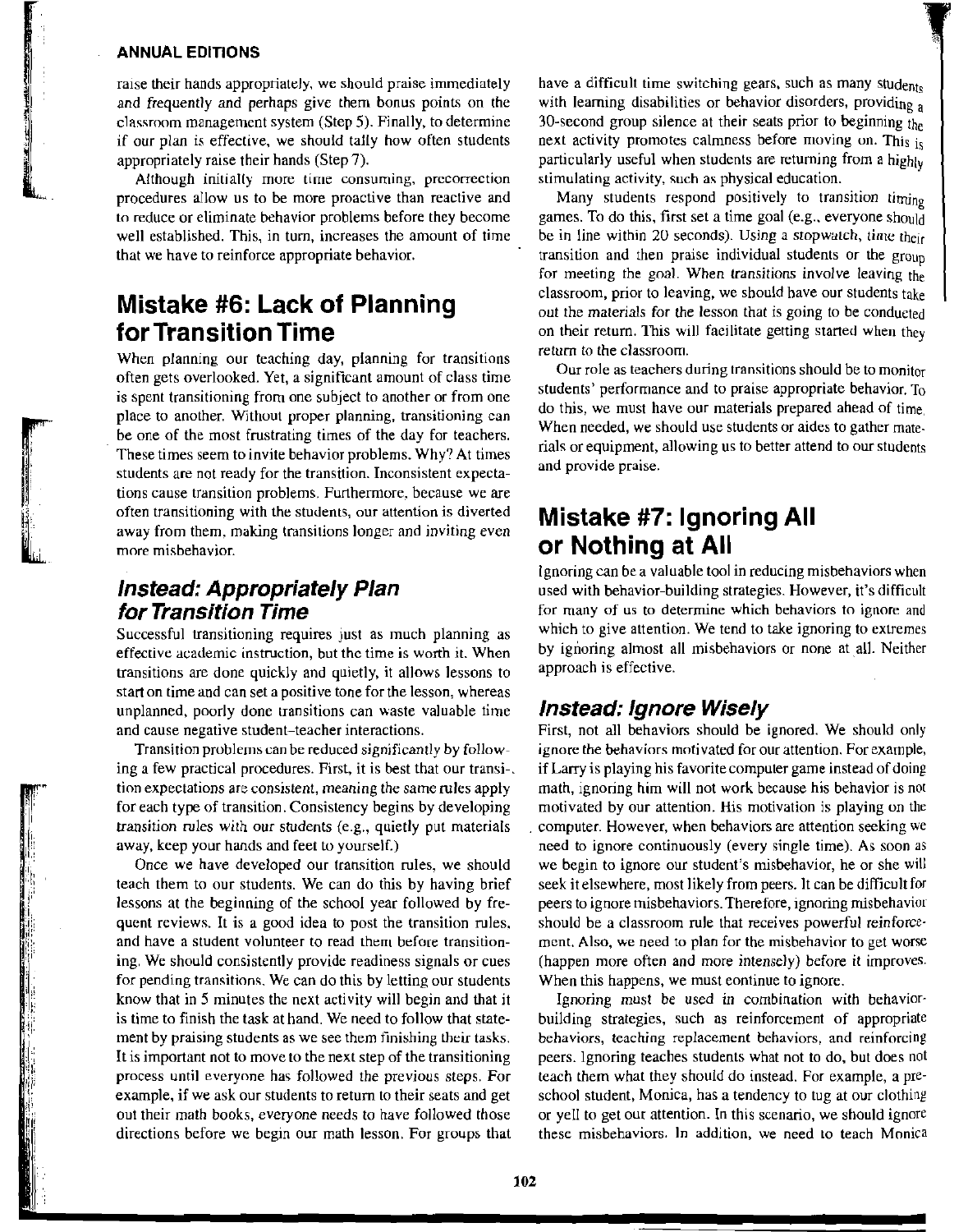#### **Article 18. Classroom Behavior Management**

appropriate ways to gain our attention (e.g., raising her hand, caving "excuse me") and praise her each time she uses these replacement behaviors. To add to the effectiveness, we could also praise peers who, in her presence, appropriately seek our attention.

There are occasions when ignoring is inappropriate. These include when there are concerns for observational learning of misbehaviors, when our students are engaging in extreme or dangerous behaviors, and, as stated earlier, when the misbehavior is not attention seeking.

#### **Mistake #8: Overuse and Misuse of Time Out**

Time out occurs when a teacher removes a student for a specific time from a chance to rcccive reinforcement. There are several time-out strategies ranging from brief in-class ignoring to placing a student in a secluded area. We are tempted to overuse time out because it results in a reprieve from problematic students. At times, wc misuse time out by inadvertently reinforcing misbehaviors while using the procedure.

#### **Instead: Follow the Principles of Effective Time Out**

ien :ult ~nd 7es her  $\frac{1}{2}$ 

ានើ Rй the  $\cdot$  is:

hly

ing uld ! teir **Jup** the ake ted 1ey

itor To ne. ite**nts** 뭺

nly  $n$ le, ing lot the we as iill for ior 3erse es.

orate ng lot reng )re :ca

Time out can be an effective tool but only when used appro-Time out can be an effective tool but only when used appropriately (Turner & Watson, 1999). First, we must remember that time out is not a place. Instead it is a process whereby all opportunities to get reinforced are withdrawn. Consequently, for it to work, the time-in area (the activity) must be more reinforcing than the time-out area. Ways to make the time-in area more reinforcing include changing the activity, our instructional techniques, and increasing our praise. For example, Trevor constantly disrupts the language arts lesson by throwing paper or talking to peers, resulting in frequent time outs in the hall. Time out would only be effective if the languagearts lesson is more stimulating than whal is going on in the hall, which often is not the case. A better method would be to make the language-arts lesson highly stimulating by using cooperative learning, hands-on activities, and frequent student responding. If we still need to use time out with Trcvor, wc need to find a less stimulating, designated time-out area, such as a partitioned comer of the room.

For mildly disruptive misbehavior, time outs should be done in class. In-class time out involves the removal of all forms of reinforcement for a brief period of time. One type of in-class time out is *planned ignoring*, which involves the brief removal of social reinforcers, such as attention or verbal interaction. 'lhis involves looking away from the student, refraining from any interaction, or remaining quiet. A second form of in-class time out is the brief removal of the student from an activity by being placed on the outskirts (i.e., a few steps back) but still able to "look" into the more reinforcing time-in setting.

When misbehaviors are more severe, we may need to send our students to out-of-class time out. The out-of-class time out area should be a quiet, nonintimidating, reinforcement-free room with no other purpose. It should not be a highly stimulating, reinforcing place like the office area, other classrooms, or the hallway. If possible, we should use the same place foreach time out. Despite our frustrations, we should administer time out with a calm, neutral tone of voice. We should also give our students a brief explanation for the time out to help build an association between the misbehavior and the time-out conxequence. Time outs should last for only brief, reasonable periods of time (from a few seconds for in-class to several nunutes for out-of-class time outs) and should be monitored occasionally to make certain the student is not receiving reinforcement. We should collect data to assess the overall effectiveness of time out. Finally, time out should always be used with precorrective, behavior-building strategies and reinforcement.

#### **Mistake #9: Inconsistent Expectations and Consequences**

Students are often given mixed signals as to what is expected and what will happen if they do not meet these expectations. Inconsistent expectations cause student confusion and frustration. lnconsistent consequences maintain misbehaviors and can even cause the behavior to occur more frequently or intensely. In addition, we find ourselves constantly reminding and threatening which, in turn, enhances our trustration.

#### **Instead: Have Clear Expectations That Are Enforced and Reinforced Consistently**

Expectations are clear when they are identifiable and consistent. Reviewing expectations and rehearsing rules help build routines and minimize the potential for problems. We can do this by asking our students to read the expectations prior to each activity. When we have temporary expectation changes (e.g., changes in rules due to a guest being present or special school event), we must inform our students.

Expectations are pointless if they are not backed up with reinforcement for compliance and reasonable negative consequences for noncompliance. For rule compliance, positive consequences should he applied continuously at first (every time the student is appropriate) and then intermittently (every so often). For example, if "following teacher's directions" is the classroom rule, then we should provide some form of positive consequence, perhaps praising the students for following directions quickly and appropriately. At first, praise should be delivered each time the student follows teacher directions. Once the teacher establishes the behavior (in this case, following teacher directions), we can move to an intermittent praise schedule. On the other hand, negative consequences (punishment procedures) are most effective when applied continuously. For instance, if our classroom consequence for verbal aggression toward a peer is the loss of recess privileges, then each time one of our students is verbally aggressive we should apply that negative consequence. Of course, to effectively deal with this verbal aggression, we also need to implement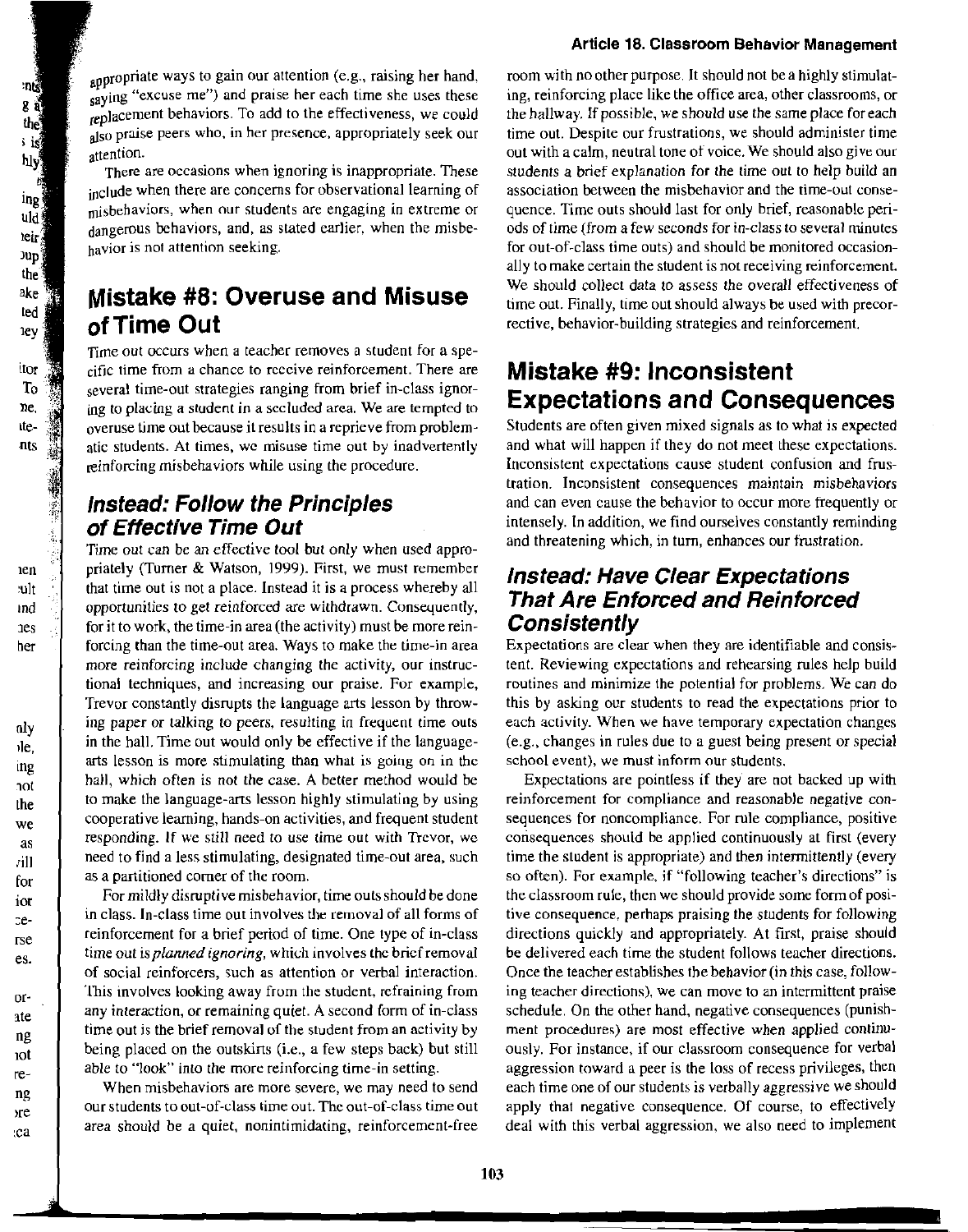additional precorrective methods, such as teaching appropriate expressions of anger, peer mediation, prompting and providing praise for socially, appropriate interactions.

#### **Mistake #lo: Viewing Ourselves as the Only Classroom Manager**

Managing classroom behavior may be more challenging today than ever before. Many teachers face larger class sizes, more students who come from stressful, chaotic homes, and increased diversity in students' abilities andcultures (Grossman, 2004). Yet, many of us are determined to manage classroom behavior ourselves. After all, collaborating with others takes time and energy to build rapport and come to a consensus on behavior-change priorities and strategies. It's tempting just to forge ahead Although, going at it alone may seem like a good idea in the short-run, in thc long run, we are more likely to burn out and lose our effectiveness.

## *Instead: Include Students, Parents, and Others in Management Efforts*

Fortunately, there are many others who can assist in our behavior management efforts, including students, their peers, fellow tcachcrs, administrators, parents, and other school personnel. One effective way to include students in their own behavior change programs is the use of self-monitoring. With selfmonitoring, a student helps regulate his or her own behavior by recording its occurrence on a self-monitoring form. To help ensure accuracy of self-monitoring, we should occasionally collect the data ourselves and compare our recordings with those of our student. If our student accurately self-monitored, we should reinforce his or her accuracy. In addition, we should hold brief, occasional student-teacher conferences to review the student's progress. For more information on self-monitoring, see Alberto and Troutman (2003) or Webber, Scheuerman. McCall, and Coleman (1993). Also, go to http://www.coe. missouri.edu/-vrcbd to learn about KidTools, a computeibased program used to help students create and use a variety of self-monitoring materials. KidTools contains easy-to-use templates used to create personalized self-monitoring forms, including point cards, countoons, self management cards, make-a-plan cards. and contracts. To use this program, students enter information about target behaviors into a template and print out the card for immediate use in the classroom.

The power of the peer group can be used to produce positive changes in student behavior. Peers can serve as academic tutors and can monitor and reinforce each other's bchaviors. Also, group-process, conflict resolution, or peer mediation meetings can be used in which students provide each other **Mistake #11: Missing the Link** with behavior management suggestions (e.g., "Ignore him **Between Instruction** with behavior management suggestions (e.g., "Ignore him **Between Instruction** when he calls you names"), praise each other for behaving **and Behavior** appropriately, and help each other resolve a current classroom behavior problem (Barbetta, 1990; Smith & Daunic, 2002). To At times there ia a direct link bctwecn our lessons and student help facilitate group cohesiveness, we can use group-onented misbehavior. Perhaps our lesson is too easy or difficult, inefcontingencies in which the class earns its level of privileges fective, or nonstimulating, which can lead to student misheand reinforcers as a group. havior (Center, Deitz. & Kaufman, 1982).

We should also include other adults in behavior manage. ment. Fellow teachers can provide support in several ways One way is to schedule regular meetings where we share behavior management solutions. Occasionally, we may need some extra support from a colleague, particularly if we work with students with emotional disorders. During those days, we shouldn't hesitate to ask a colleague to stop by during his or her planning period and provide us with some additional sup. port or a short break. If we find ourselves in a teaching situa. lion with one or more volatilc students, we should develop **<sup>a</sup>** support plan with a teacher in a classroom nearby (Lindberg  $\&$ Swick, 2002). This plan could include an agreement that our colleague will cover our room in the event we have to escort a disruptive student out of the room or contact the principal or school security. Another example of how we can support each other is by playing an active role in school-wide behavior management (Lindberg & Swick). As we move throughout the school grounds (e.g., hallway, cafeteria, auditorium, playground), we should be aware of all students' behaviors (not just our own students) and prompt and provide praise or negative consequences as appropriate.

When including administrators in behavior management, we tend to make two mistakes that are at opposite ends of the support spectrum (Lindberg & Swick, 2002). We either send students to them too frequently or we wait too long to get them involved. It is best to resolve as many behavior problems in our class and only involve administrators for more serious situations, such as physical aggression.

Parents and teachers who work activcly together make a powerful team Most parents can provide useful information about their child (i.e., medications, allergies, issues at home). Some parents can assist in our behavior management efforts at home by providing their child additional prompting and reinforcement. Although, thereare many benefits to working with parents, some teachers are reluctant due to the challenges that often exist. The potential benefits, however, make it worthwhile in most situations, and there are many ways to increase parent-teacher team effectiveness (See Jones & Jones, 2002 in appendix). As teachers, it is our responsibility to build productive and positive parent-teacher partnerships. We can do this by contacting parents when their child does well, treating them with respect during conferences, maintaining positive and on-going communication, and validating any concerns they may have.

School counselors, psychologists, and other professionals can be invaluable resources. We should scckout their assistance when needed for support, guidance, and additional strategies.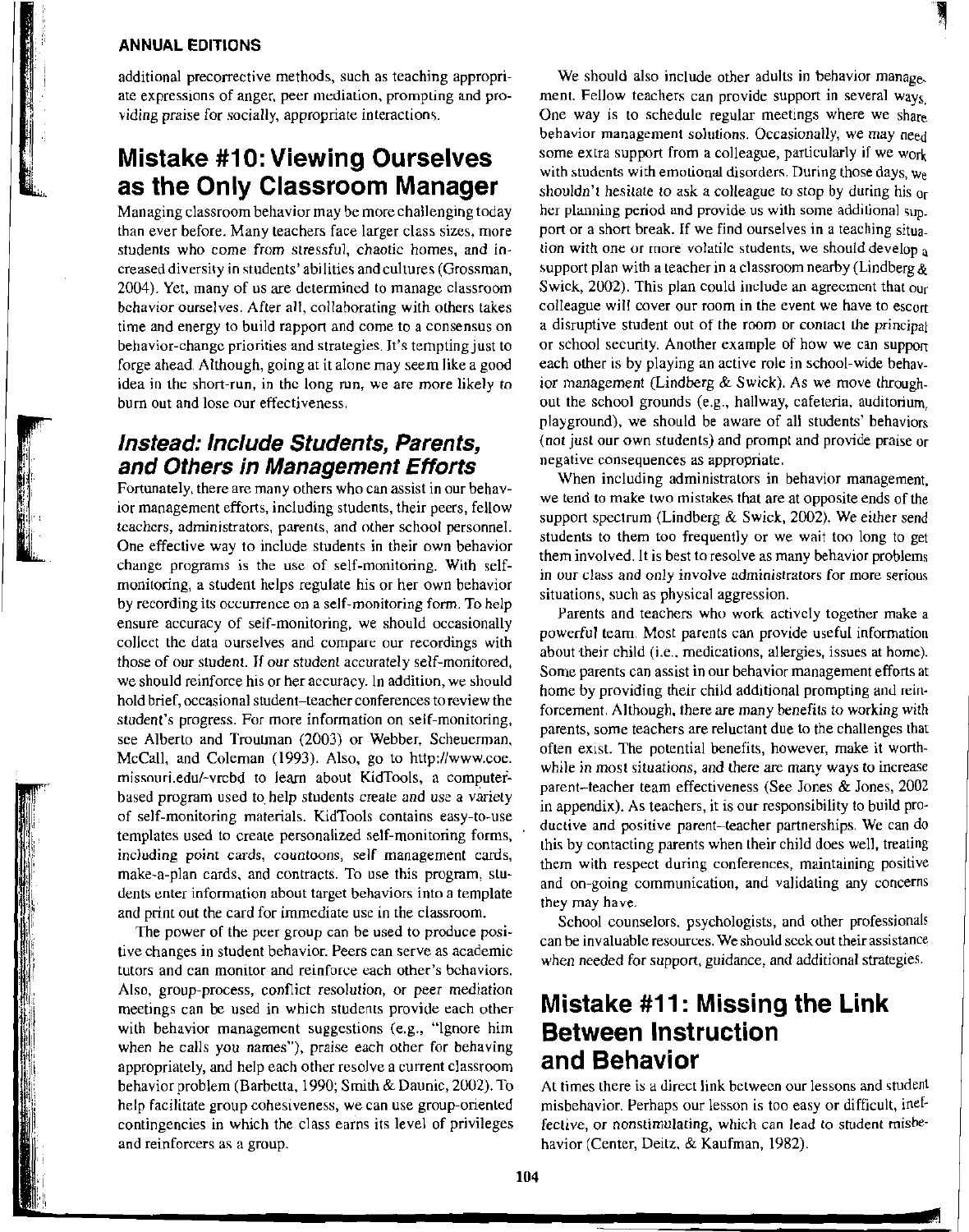#### , **Instead: Use Academic Instruction**  <sup>1</sup>**as a Behavior Management Tool**

r

 $\frac{3}{2}$ S.  $\mathbf{r}$  $\mathbf d$  $\mathbf k$ 'e Iŗ.  $\mathbf{v}$  $\ddot{\mathbf{r}}$  $\mathbf{a}$  $\mathbf{k}$  $15$  $\mathfrak{r}$ ية<br>وفيات al  $\mathfrak n$  $\mathbf{r}$  $1-$ Λ,  $\overline{rs}$  $\mathbf{r}$ 

it. **ie** ıd  $et$  $15$ 15

a ١'n ۱Ì. at nth at hse  $\overline{2}$ b- $\mathbf{10}$ ıg ye  $n<sub>s</sub>$ 

Лs he Ł.

nt if $e<sub>1</sub>$ 

The first line of defense in managing student behavior is effective instruction. Good teachers have always known this and  $rese$ exearch supports this notion (Evertson & Harris, 1992). Jones (1991) found that when teachers demystify learning, achievement and behavior improve dramatically. Examples of how to demystify leaming include students establishing his or her learning goals, students monitoring his or her own learning, involving students in developing classroom rules and procedures, and relating lessons to students' own lives and interests.

Effective teaching practices include (but are not limited to) instruction that is fast paced, includes high rates of active student responding, involves modeling new behaviors, and provides guided practice and positive and corrective feedback (Evertson & Harris 1992; Sugai & Tindal. 1993). Effective instructional strategies include the use of response cards, guidcd notes, and peer tutoring (Heward, 2003; Heward et **a]..** 1996; Miller, Barbetta, & Heron, 1994). Consistent use of these stratcgics, and others that share the characteristics of effective instruction, helps create highly effective learning environments, which, in turn, reduces the likelihood of behavior problems.

#### **Mistake #12: Taking Student Behavior Too Personally**

When students misbehave, it often feels like a personal attack, and for good reason. Some of our students are very good at making it feel personal. When we take students' misbehavior personally, we tend to lose our objectivity, look for quick management fixes that rarely work, and get emotionally upset, which takes time and energy away from our teaching.

#### **Instead: Take Student Misbehavior Professionally, Not Personally**

When we take misbehavior professionally, we view behavior management as our responsibility. Professionals know the importance of having a sound management system in place that deals with classwide issues and individual student problems. Professionals have realistic expectations for improvement in behavior and know that there **are** no quick fixes with lasting effects. Most importantly, confident professionals ask for assistance when it is needed.

Although handling misbehaviors may be more challenging than teaching academics, there are many effective strategies we can use that will make our classroom days more pleasant and less chaotic. When we are more effective, we're calmer and less likely to react personally to student misbehavior. Although some student misbehavior may appear to be targeted toward us, these behaviors may **be** an outcome 01 their own wants and needs, lack of skills, or emotional difficulties and frustrations.

The time and energy wasted being upset at our students' misbehavior is better spent cclebrating our students' success.

### **Conclusion**

This article briefly reviewed common behavior management mistakes that we make as teachers and provided numerous strategies as to what to do instead. We believe these suggestions will be useful in the context of developing and implementing a comprehensive behavior management plan. By no means do these suggestions represent a complete list of effcctive strategies. For more thorough information on some of the recommended strategies, refer to the reference list.

#### **References**

- Alberto, P. A., & Troutman, A. C. (2003). *Applied behavior analysis for teachers.* Upper Saddle River, NJ: Pearson Prentice Hall.
- Bahyak. A., **Luze,** G., & Kamps, D. (2000). The good student game: Behavior management for diverse classrooms. *Intervention in School ard Clinic, 35.* 216-223.
- Barbetta, P. M. (1990). Goals: Group-oriented adapted levels system for children with behavior disorders. *Academic Therapy*, 25, 645-656.
- Center, D. B., Deitz, S. M., & Kaufman, N. E. (1982). Student ability, task &fficulty, and inappropriate classroom behavior: A study of children with behavioral disorders. *Behavior Mndficarion.* 6, 355-374.
- Colvin, G., Sugai, G., & Patching, B. (1993). Precorrection: An instructional approach for managing predictable problem behaviors. *lnlsrvrntian* in *School and Clinic,* 28(3). 143-150.
- Evertsun, C., & Harris, A. (1992). Synthesis of research: What we know about managing classrooms. *Educational Leadership*, 49, 74-78.
- Gable, R. A., Hendrickson, J. M., Young, C. C., Shores, R. E., & Stowitschek. 1.1. (1983). Acomparison of teacher approval and disapproval statements across categories of exceptionality. *Journal* of *Special Education Technology, 6,* 15-22.
- Gathercoal, F. (1997). Judicious discipline (4th ed.). San Francisco: Caddo Gap Press.
- Grossman, H. (2004). *Classroom behavior management for diverse and inclusive schoolr.* Lanham, *MD:* Ruwman & Littlefield.
- Heward, W. L. (2003). *Exceptional children: An introduction to special education* (7th ed.). Englewood Cliffs, NJ: Merrill/ Prentice-Hall.
- Heward, W. L., Gardner III, R., Cavanaugh, R. A., Courson, F. H., Grossi, T. A., & Barbetta, P. M. (1996). Everyone participates in this class. *Teaching Erceprional Children, 28, 4-10.*
- Jones, **V** (1991). Experienced teachers' assessment of classroom management skills presented in a summer course. *Journal of In~cructional P.~ychology,* 18, 103-109.
- Kamps, D. M. (2002). Preventing problems in improving behavior. In B. Algozzine & P. Kay (Eds.), *Preventing pmblem behal'ior*  (pp. *11-36)* Thousands Oaks. CA: Corwin Press.
- Lindberg, J. A., & Swick, A. M. (2002). *Commonsense classroom management: Stanriving Seplemher orrd beyorrd* **in** *the elementary clos,~room.* Thousand Oaks. CA: Corwin Press.